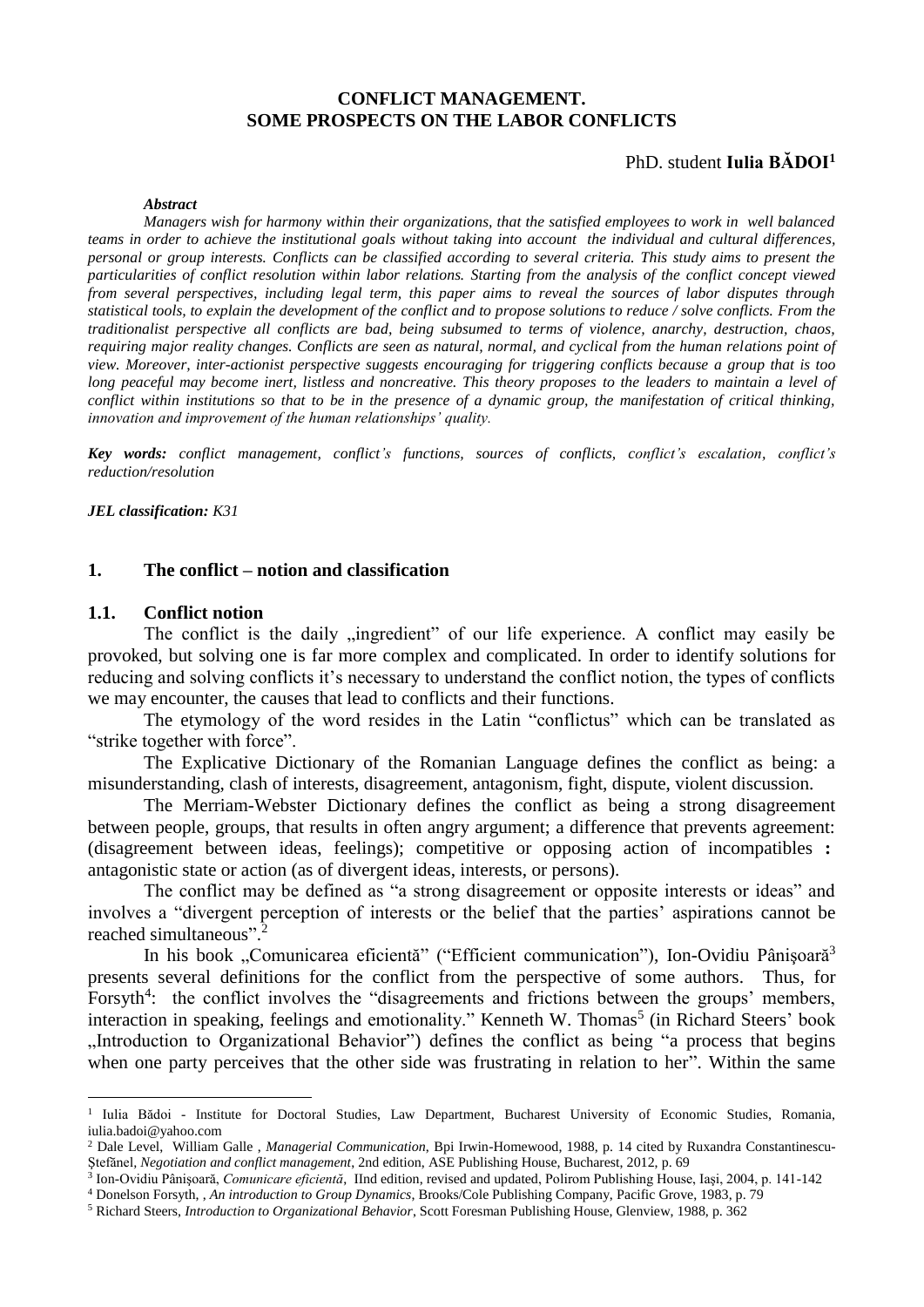paper we find the definition given by Steers: the conflict involves "situations when a person's (or group's) expectations and behavior meant to lead to the objectives' fulfillment are blocked by another person or group".

By quoting Deutsch, Patricia and Richard Schmuck<sup>6</sup> consider the conflict as starting "when incompatible activities meet – when an activity is blocked, interferes, harms or make in anyhow the other activity less pleasant or effective."

The conflict state may arise also between persons or groups that have the same objectives, but they have divergent opinions concerning the means of accomplishing those objectives.

Terry Kwal Gamble and Michael Gamble, define the conflict as a positive variable, meaning that "beyond all perspectives, the conflict is a natural consequence of the diversity."<sup>8</sup>

Taking into consideration the people's diversity in terms of opinions, ideas, attitudes, ways of perceiving the situations and events, the group conflict is inevitable and manifests as a natural process that takes place when a person, group, department or organization is engaged in behaviors that stop another person, group, department or organization to fulfill the established objective.<sup>9</sup>

In what concerns the labor relations, the labor conflict is defined within the Romanian Social Dialogue  $Law<sup>10</sup>$  as being the conflict between the employees and the employers concerning the economic, professional and social interests or the rights resulted from the labor or work relations' development.

In accordance with article 231 of the Romanian Labor Code<sup>11</sup>, by labor conflicts we understand the conflicts between employees and employers concerning the economic, professional or social interests or the rights resulted from the labor or work relations' development.

#### **1.2. The classification of conflicts**

In order to characterize the conflict situations, we may formulate several criteria as a starting point for identifying the conflict typologies, such as: the conflicts nature, the subjects of the conflicts, the parties' position, the form, the duration and the conflicts effects.

The present study is focused on the elements that define the labor conflicts.

**a**) The psychology Dictionary<sup>12</sup> distinguishes the following types of conflict: psychic, social, cognitive and perceptive.

The social conflict is defined as being any modified/affected/negative form of the socialhuman relations as they are accepted or expected to be within the social unit (group or community) and within the culture the social actors are being part of. More precise, the social conflict appears, when two or several interdependent parties (persons, groups, communities) are (or just perceive themselves) different or even incompatible in terms of needs, goals, values, resources or some personality features, difference or incompatibility that produces a state of tension that requires to be discharged<sup>13</sup>.

From the perspective of this classification criterion, the labor conflicts represent social conflicts.

**b)** From the point of view of **the level in which the subjects manifest their disagreement<sup>14</sup>**, we can distinguish the following types of conflicts:

1

<sup>6</sup> Richard Schmuck., Patricia Schmuck., *Group Processes in the Classroom*, Wm.C. Brown Publishers, Dubuque, 1992, p. 275

<sup>7</sup> Viorica Aura Păuş, *Comunicarea şi resurse umane*, Polirom Publishing House, Iaşi, 2006, p. 259

<sup>8</sup> Terry Kwal Gamble , Michael Gamble, *Communication Works*, McGraw-Hill Publishing House, New York, 1993, p. 140

<sup>9</sup> John Aiello, *Organizational and personnel psychology*, 1998, cited by Zoltán Bogáthy, *Manual de psihologia muncii şi organizaţională*, Polirom Publishing House, Iaşi, 2004, p. 259

 $^{10}$  Art. 1, letter n) of the Law no.  $62/2011$ , published within the Romanian Official Journal no. 322/10.05.2011, republished within the Romanian Official Journal no. 625/31.08.2012

<sup>&</sup>lt;sup>11</sup> Law no. 53/2003, republished within the Romanian Official Journal no. 345/18.05.2011

<sup>12</sup> Roland Doron, Francçoise Parot , *Dicţionar de psihologie*, Humanitas Publishing House, Bucharest, 1991, cited by Monica Gheorghe, *Căi amiabile de soluţionare a conflictelor de muncă,* Universul Juridic Publishing House, Bucharest, 2010, pp. 9-10

<sup>13</sup> See Ana Stoica-Constantin, *Conflictul interpersonal – prevenire, rezolvare, şi dimunarea efectelor*, Polirom Publishing House, Bucharest, 2004, p. 23, cited by Monica Gheorghe, *op.cit.*, p. 10

<sup>14</sup> Ruxandra Constantinescu-Ştefănel, *op.cit*., p. 69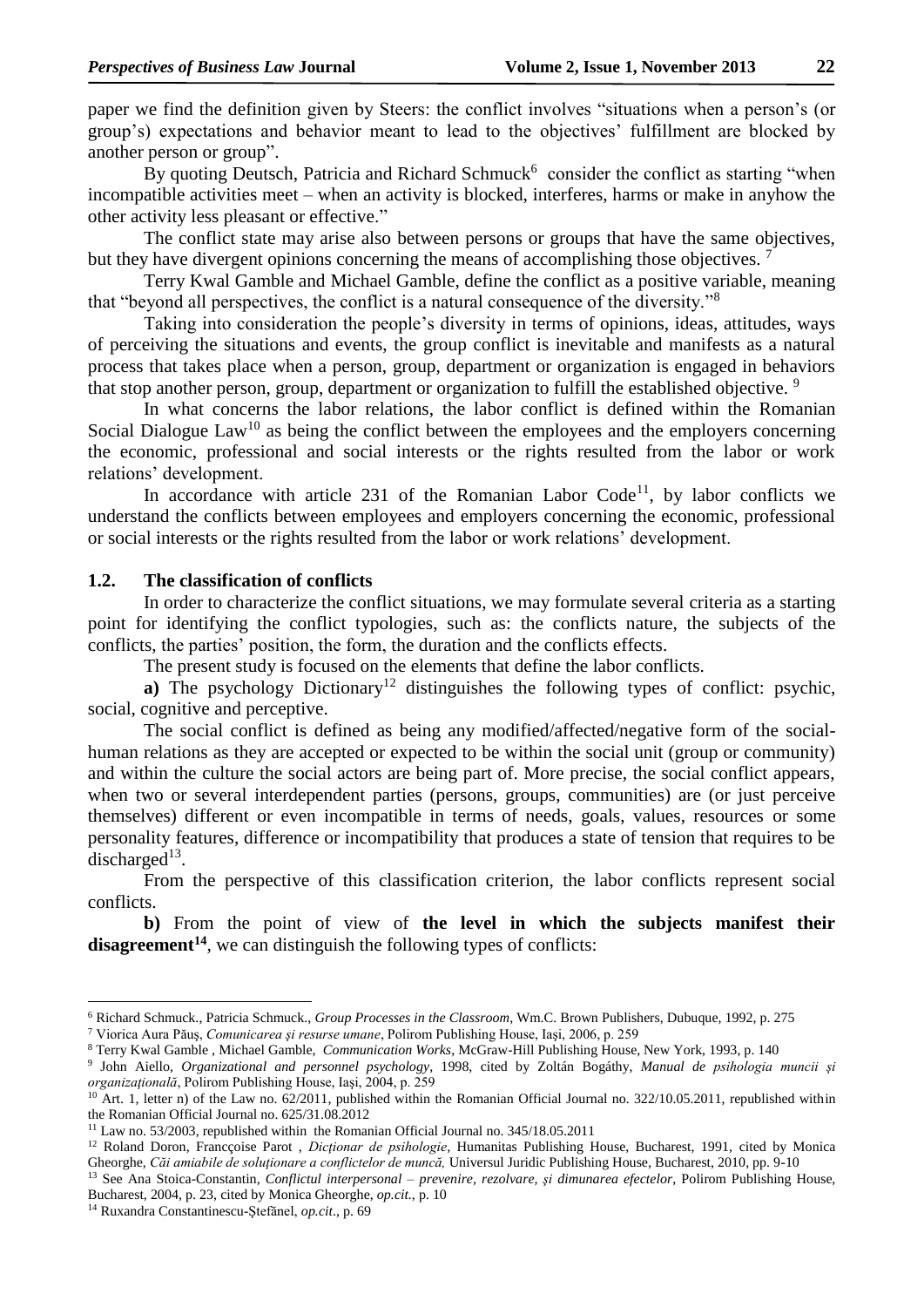- *Intrapersonal or intra-psychic conflicts* which occurs within an individual. This type of conflicts has great chances of appearance taking into account that the decision within an organization usually involves an insufficient number of alternatives suitable for all the members. The sources of conflict may include ideas, thoughts, emotions, values,
- predispositions or personal drives that are in opposition with each other;<br> $\checkmark$  Interpersonal conflicts which usually intervene between individually which usually intervene between individuals, managers and employees, spouses, siblings, co-workers;
- *Intragroup conflicts* occur within small groups, teams, families, classrooms, working groups;
- *Intergroup conflicts* appear between unions and management, warring nations, feuding families, government authorities, competing organizations. At this level, the conflict is quite intricate because of the large number of people involved;
- *Organizational conflicts* appear between competing organizations.

Based on this classification, the labor conflicts may be interpersonal conflicts (conflicts between co-workers, between the manager and the subordinates), intragroup conflicts (conflicts between the members of one group) or intergroup conflicts (conflicts between the unions and syndicates).

**c) The position held by the actors involved in the conflict** help us make a distinction between the *symmetrical* and *asymmetrical conflicts*.

In the case of the symmetrical conflicts, the parties are equal, while an asymmetrical conflict implies the existence of a different share of authority between the involved parties.

**d)** In what concerns the **conflict's form**, we may distinguish between *latent conflicts* and *manifest conflicts*<sup>15</sup> (embodied in labor disputes).

**e)** In accordance with their **duration**, the conflicts are developing on long or short term.

**f)** The idea of desiring some positive conflicts leads to the classification in compliance with the effects and results that they might have within an organization. Therefore, we distinguish the *functional* and *dysfunctional conflicts*.

The functional conflict is that sort of conflict that encourages the communication and it benefits to the individuals or group by discussing the problems, which determines the members of the group or organization to be more aware of the internal problems and to seek solutions for solving them. Acknowledging the individual frustrations might lead to seeking some solutions for improving the working climate<sup>16</sup>.

The dysfunctional conflict appears within the context of some competitive processes, resulted from different objectives of the individuals that compose the group and divergent ones to others, which cannot become compatible through open communicatio<sup>17</sup>.

**g)** In what concerns the labor relations, in **legal terms**, the conflicts are individual or collective.

The individual labor conflict<sup>18</sup> is that labor conflict that has as objective exercising certain rights or fulfilling several obligations that arise from the individual labor contracts or collective labor contracts or agreements and the public servants' work relations, and also from law or other regulatory acts. Moreover, the following conflicts are being considered by the law as being individual labor conflicts:

- $\checkmark$  conflicts in connection with the payment of compensation to cover damages cause by the failure or improper performances of the obligations set by the individual labor contract or work relation;
- $\checkmark$  conflicts related to the ascertainment of the nullity of the individual labor contacts or certain clauses of these contracts ;

-

<sup>15</sup> Monica Gheorghe, *op.cit.*, p. 10

<sup>16</sup> Viorica Aura Păuş, *op.cit*., p. 260

<sup>17</sup> Idem

<sup>&</sup>lt;sup>18</sup> Art. 1, letter p) of the Law no.  $62/2011$ , republished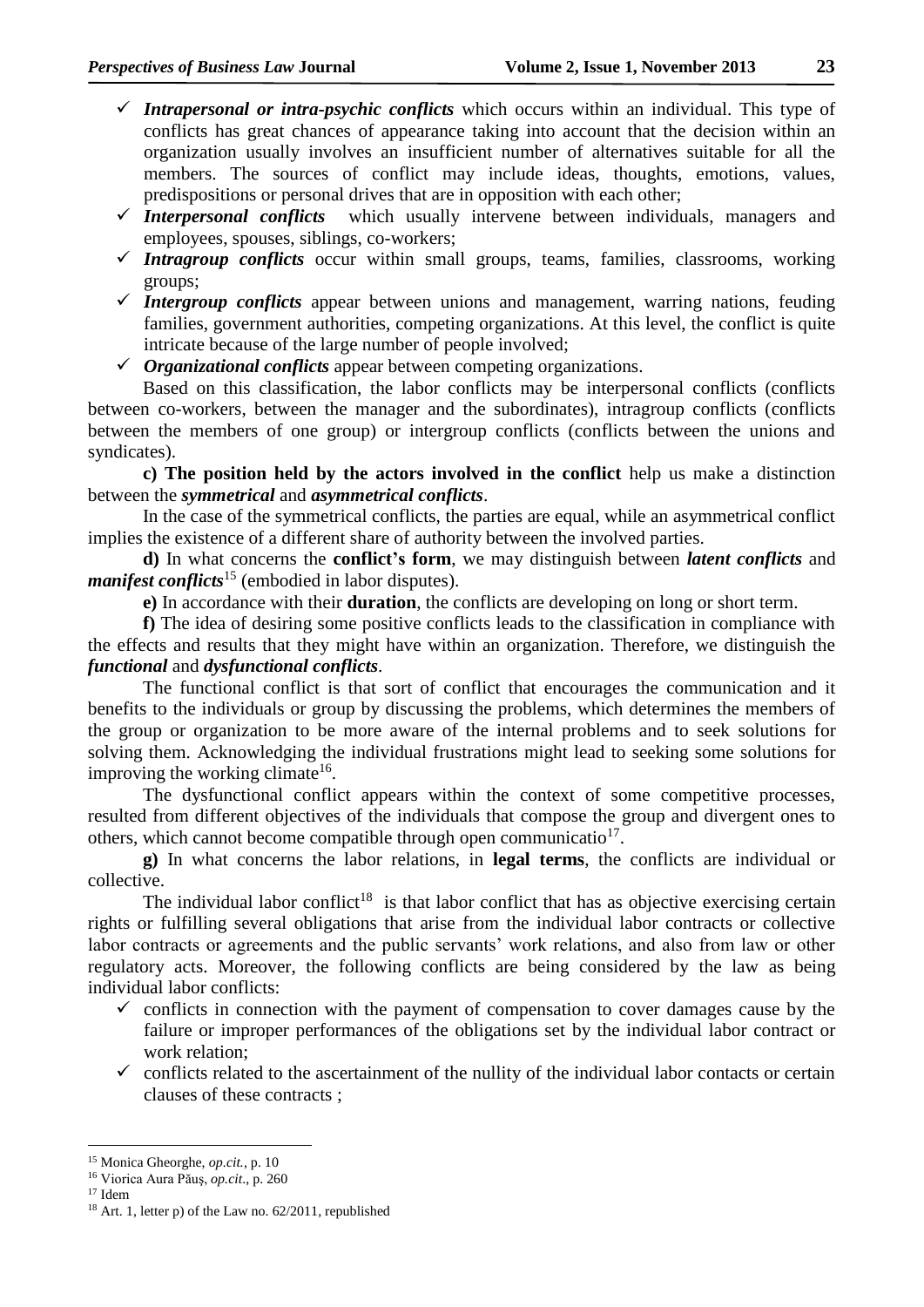- 
- $\checkmark$  conflicts in relation to the ascertainment of the termination of work relations or some of their clauses.

The article 1 letter o) of the Law no. 62/2011 defines the collective labor conflict as the being the labor conflict that intervenes between the employees and the employers with connection to the initiation, development and closure of the negotiation of the collective labor contracts/agreements.

The article 161 of the same law establishes that the collective labor conflicts may arise in the following situations: the employer or the syndicate refuses to start the negotiation of the collective labor contract/agreement, when such a contract/agreement doesn't exist or the previous one expired; the employer or the syndicate doesn't accept the employees' requests; the parties don't reach to an agreement concerning closing a collective labor contract/agreement until the jointly established date for finalizing the negotiations.

### **2. The conflicts functions**

In terms of addressing conflicts, we can speak of the traditional perspective, the perspective of human relations, and inter-actionist perspective.<sup>19</sup>

Traditionally, the conflict is being assigned negative connotations. From this perspective, the conflicts protagonists are negatively perceived, the conflict being considered as a result of some communication, organizational and managerial dysfunction.

From the perspective of human relations, however, the conflicts within a group or organization is a normal fact, with which we confront permanently. Conflicts must be understood and addressed, because they are sometimes constructive for the evolution of relations within the group/organization or of human relations.

From the inter-actionist perspective, the conflict is considered even necessary, on the assumption that a group that is too long peaceful, harmonious and cooperative risk of becoming static, listless and unresponsive to change impulses. In this case, the task of the leader is to maintain a minimum level of conflict within the organization, enough to ensure dynamism, creativity and critical analysis.

Starting from this approach we can talk about the dysfunctions and the functions of the conflict.

Most people consider that a conflict represents a dysfunction. First of all, it indicated the fact that something is wrong and that a problem must be fixed and secondly it produces destructive consequences.<sup>20</sup>

In accordance with Deutsch and others<sup>21</sup>, the elements that contribute to destructive conflicts are: the competitive process, the misperception and bias, the emotionality, the decreased communication, the blurred issues, the rigid commitments, magnifying differences and minimizing similarities, the escalation of conflict.

On another hand, Dean Tjosvold<sup>22</sup> believes that there are some productive aspects of the conflict, such as:

- $\checkmark$  discussing conflict makes the members of an organization more aware and able to cope with problems;
- $\checkmark$  conflict promises organizational changes and adaptation;
- $\checkmark$  conflict strengthens relationships and heightens morale;
- $\checkmark$  conflict promotes awareness of self and others;
- $\checkmark$  conflict enhances professional and personal development.

-

<sup>19</sup> Viorica Aura Păuş, *op.cit*., p. 259

<sup>20</sup> Ruxandra Constantinescu-Ştefănel, *op.cit*., p. 70

<sup>21</sup> Roy Lewicki, David Saunders., Bruce Barry, John Minton., *Essential of Negotiation*, McGraw Hill Publishing House, 2003, pp.15- 16, cited by Ruxandra Constantinescu-Ştefănel, *op.cit.*, p. 70-71

<sup>22</sup> Roy Lewicki, David Saunders., Bruce Barry, John Minton, *op.cit*., p.1, cited by Constantinescu-Ştefănel Ruxandra, *op.cit.,* p. 70- 71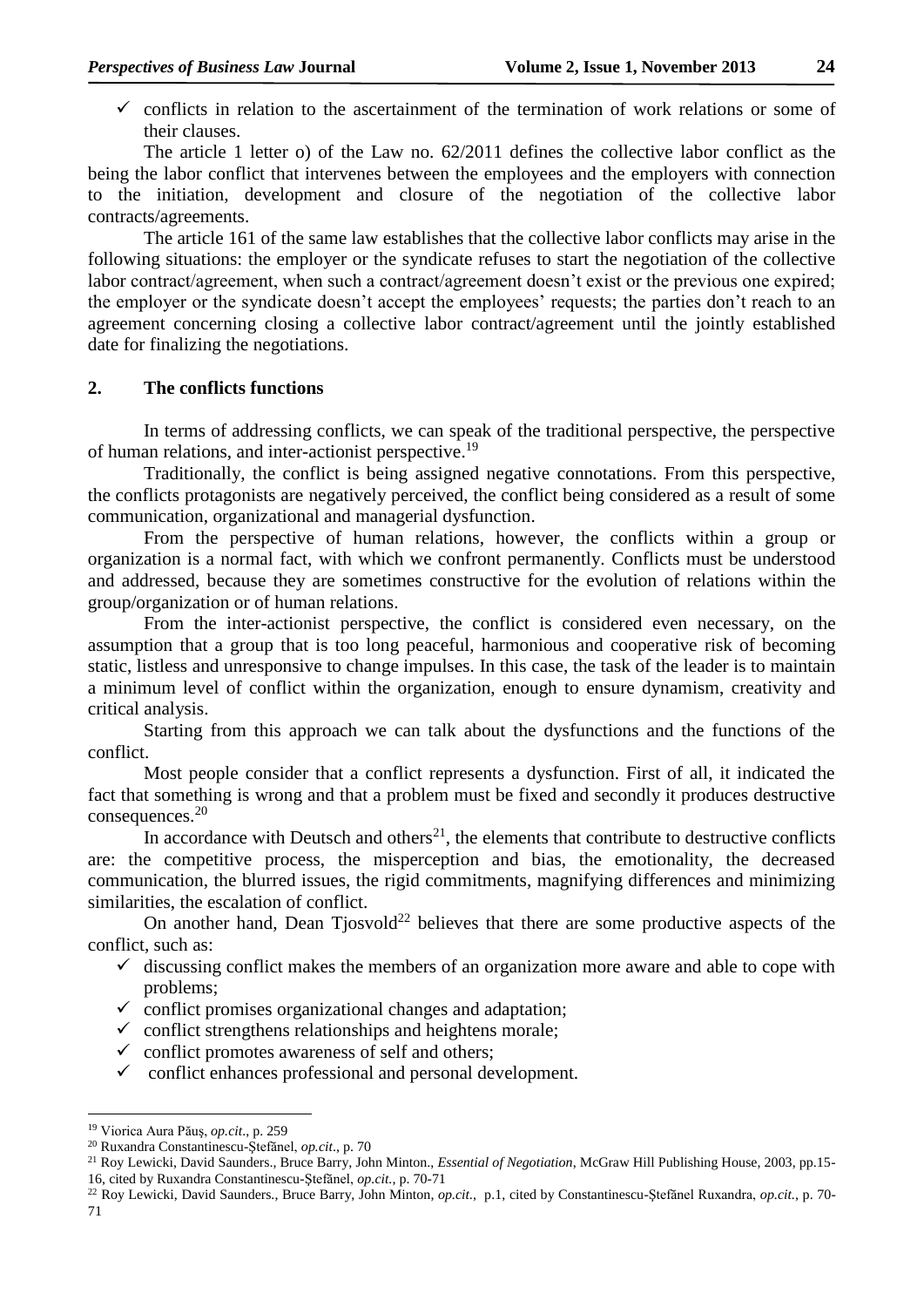Any conflict contains a constructive potential, whose exploitation depends on the availability and skills of the involved parties in cooperating by making the best of the positive aspects. <sup>23</sup>

## **3. The causes of conflicts. Some particularities on the labor conflicts**

The conflicts' causes are various, such us: miscommunication, different value systems, distinctive objectives/interests, managerial styles, limited resources, mutual dependence between departments, differences in social status between the members of the group.<sup>24</sup>

- **3.1.** Analyzing the above mentioned definitions, we can underline several *characteristics of the labor conflicts*:
	- $\checkmark$  Labor conflicts are social conflicts, whether we are talking about conflicts between employees, between an employee and the employer (within an individual labor conflict) or between employees (trade unions) and employers (syndicates) (within a collective labor conflict).
	- $\checkmark$  Labor conflicts can be interpersonal (between the employees, the employee and the employer), intragroup (within a group) or intergroup (between the employees, represented by the unions and employer, represented by the syndicate - in the context of a collective labor conflict).
	- $\checkmark$  Labor conflicts may be either symmetrical or asymmetrical. In case of a conflict between two employees, the two parties are equal. Moreover, article 39 letter d) of the Romanian Labor Code foresees the employee's right to equality of chances and treatment.

Also, in what concerns the relation between the employee and the employer, we should assume equality between the parties. For instance, article 131 paragraph 1 of the Romanian Social Dialogue Law stipulate that the negotiation of clauses and closing the collective labor contracts implies that the parties are equal and free. Nevertheless, the relation between the employee and the employer supposes a certain subordination of the first party in relation to the second one. Within this context, we can notice at a first analysis the asymmetrical nature in case of a collective labor conflict. Obviously, there are legal provisions meant to protect the employee against abuses.

The relation between the employee and the employer involves a juridical and economical subordination defined by the fact that the employee is working under the authority of the employer, which has the power to give orders and directives to the employee, to control the fulfillment of the work tasks and to sanction the misconducts, but also to ensure the employee's means of existence (by the successive payment of the salary) in exchange for the performed work $^{25}$ .

- $\checkmark$  Labor conflicts may be latent or manifest (when the labor conflict is triggered). From the traditional perspective, the labor conflicts can affect the smooth running of the organization, with impact over the institutional objectives even if they are dormant. In case we are in the presence of some manifest labor conflicts, both the employee and the employer can find solution to reduce or to extinguish the conflicts, whether they call for direct negotiation in terms of mutual agreement, or they apply the legal provisions set up for the issue that generated the conflict.
- $\checkmark$  Labor conflicts can be on long or short term. The conflicts are inevitable, no matter if they are latent or manifest. In order not to affect the performance of the unit or of the employee, it would be ideal to find means of solving the labor conflicts as soon as possible, so that the conflicts don't escalade.

-

<sup>23</sup> Zoltán Bogáthy, *op.cit*., p. 259

<sup>24</sup> Ruxandra Constantinescu-Ştefănel, *op.cit*., pp. 69-70

<sup>25</sup> Alexandru Ţiclea, *Tratat de dreptul muncii – Legislaţie. Doctrină. Jurisprudenţă ,* VIth edition, revised and updated, Universul Juridic Publishing House, Bucharest, 2012, p.333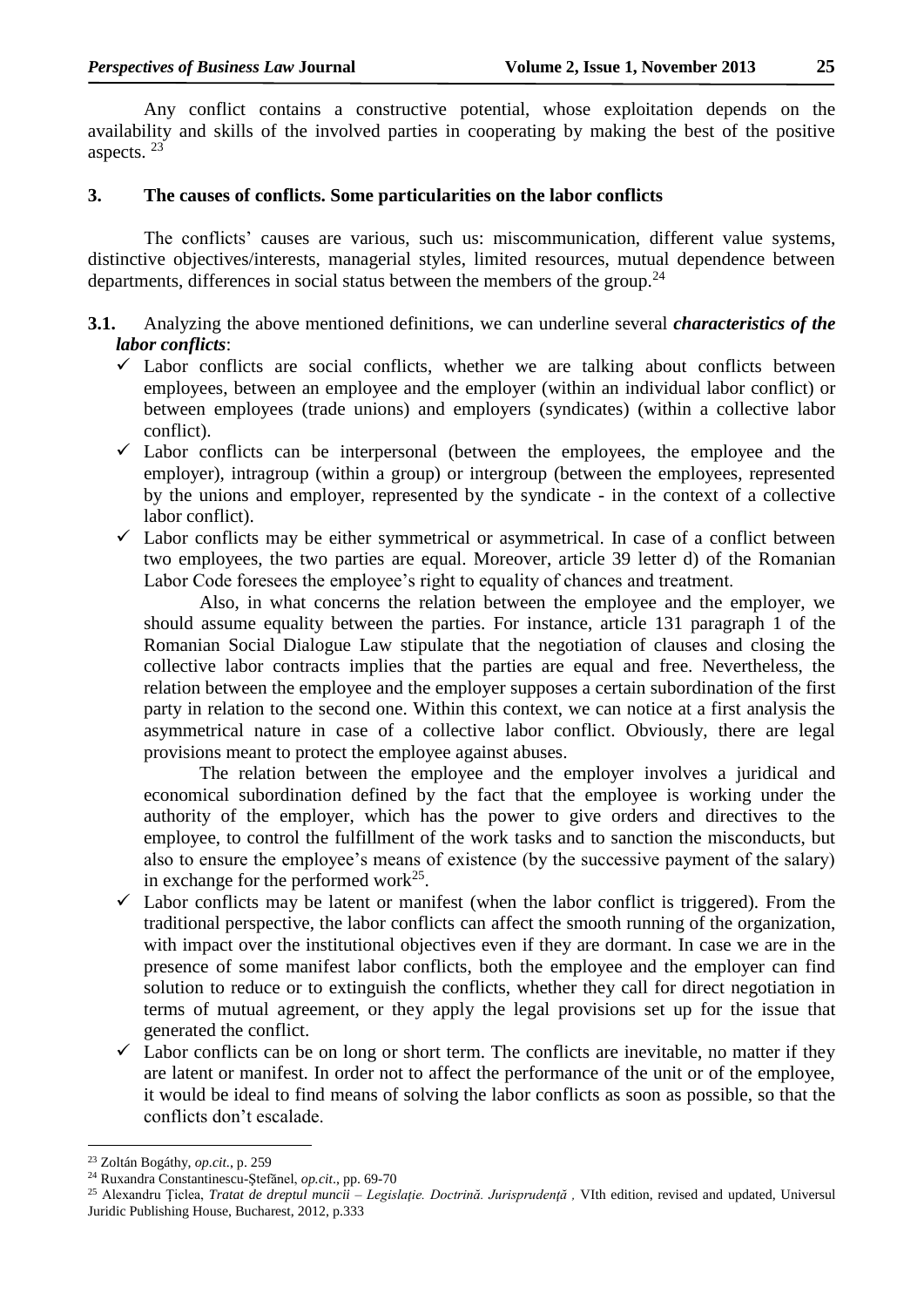$\checkmark$  Labor conflicts can either be functional or dysfunctional. Understood as a diversity result and a need to adapt to the reality's requirements, the conflicts must be solved and they can actually be constructive for the relations evolution within the group/organization or for the human relations in order to ensure the dynamism, creativity and the critical thinking. By contrary, a faulty labor conflict management can have a negative impact both on the employees and on the organizational objectives.

## **3.2.** *General causes for the labor conflicts*

*Interpersonal conflicts* can occur both between the employees and between the employees and management. The interpersonal conflicts can be of professional or personal nature.

The most important cause for the appearance of *conflicts between the employees* is the competition. The conflict arise when the involved parties dispute the access to resources significant for everybody, but limited or when a party's interests in accomplishing the objectives are in disagreement with the other party's interests. The group's members are in competition, which can be translated as the satisfaction or achieving the goals of one would mean failure for the other one. Intensifying the competition process drags the involved parties in a conflict spiral, point when the animosities and the hostility will be out of control. <sup>26</sup>

Another conflict cause is the development of conflict climate generated by different values, interests, cultures or backgrounds that lead to the appearance of groups, isolation and solitude of the individuals, the development of low esteem feeling, resentments and negative atmosphere.

Lack of communication or miscommunication creates, maintains and leads to the escalation of conflicts because of misunderstandings or misinterpretation of feelings or actions of others. Offering insufficient or incomplete information, using inadequate channels/means of communication, using unsuitable language can lead to conflicts $27$ 

The lack of ability to solve incipient conflicts and the development of violent relations encourage the misunderstandings.

Another important factor in triggering the conflicts is the managerial style. Some managers may be the cause for interpersonal conflicts, with the purpose of strengthening their own authority (divide et impera). Lack of coherence in management or organization, lack of respect for the hierarchy or lack of democracy, too much delegating, lack of coherence in assessing performance and in motivating can lead to conflict.<sup>28</sup>

- **3.3.** From the labor law regulations' point of view, the *causes that lead to the individual labor conflicts* are the following:
	- $\checkmark$  denial of some right or failure to fulfill obligations that arise from the individual labor contracts or collective labor contracts or agreements and the public servants' work relations, and also from law or other regulatory acts;
	- $\checkmark$  damages caused by the parties by failure or improper performance of the obligations set by the individual labor contract or work relation;
	- $\checkmark$  the nullity of the individual labor contacts or certain clauses of these contracts;
	- $\checkmark$  in relation to the termination of work relations or some of their clauses.
- **3.4.** In what concerns the *collective labor conflicts*, the causes that lead to triggering such conflicts are the following:
	- $\checkmark$  the lack of agreement between the social partners in relation to the beginning, development and closure of the negotiation concerning the collective labor contracts of agreements;
	- $\checkmark$  the employer's or syndicate's refusal to start the negotiation of a collective labor contract or agreement, when such a contract or agreement doesn't exist or the previous one is obsolete;
	- $\checkmark$  the employer's or syndicate's refusal to accept the employees' claims;

<sup>&</sup>lt;u>.</u> <sup>26</sup> Zoltán Bogáthy, *op.cit*., pp. 260-261

<sup>27</sup> Ruxandra Constantinescu-Ştefănel, *op.cit*., p. 69

<sup>28</sup> Ibidem, p. 70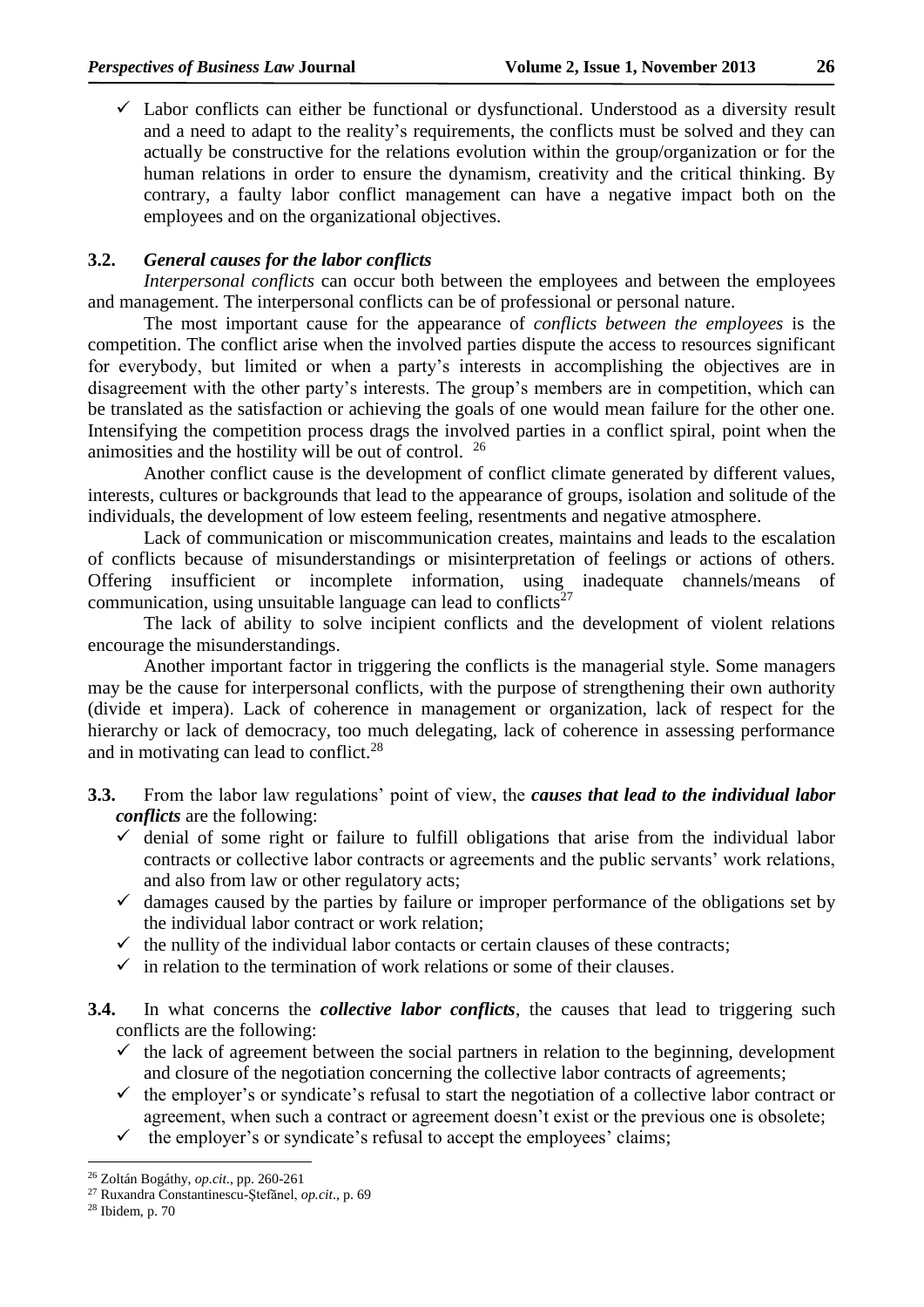$\checkmark$  the lack of agreement concerning the closure of a collective labor contract or agreement until the date mutually agreed by the parties in order to finalize de negotiations.

From the analysis of the statistical instruments provided by the National Institute for Statistics and the Ministry of Work, Family, Social Protection and Elderly Persons, the source of claims and thereby the *causes for the conflict of interests* aim the following aspects:

- $\checkmark$  salary reasons (non-payment of compensations, of indexations, of wages in time, of holidays bonuses);
- $\checkmark$  labor organization (revision of labor norms, organization of working time, schedule, lack of position file);
- $\checkmark$  working conditions (lack of normal labor and social conditions, promotion in higher wage classes);
- $\checkmark$  working time (lack of days-off, additional hours and leaves, shifts);
- $\checkmark$  social rights (lack of some social security measures at economic units level, own systems of social insurance, dwellings, treatment tickets, funds for social actions);
- $\checkmark$  trade-union life (conditions for union activity, employers involvement in the union activity, measures of leaders sanction, lack of transparency, presence of leaders at negotiations);
- $\checkmark$  labor force use (lack of employment loading, redistribution of staff, redundancies and sending in unemployment, retirement of those entitled, job stability);
- $\checkmark$  technical and material conditions (lack of orders and contracts, lack of material base, inadequate technical situation of outfits, supplies);
- $\checkmark$  other claims (changes in organizational structures, negotiation of collective contracts).

The Romanian Social Dialogue Law imposes also several limitations in what concerns the initiation of collective labor conflicts. In compliance with article 164 of the Law no. 62/2011, during the enforcement of a collective labor contract or agreement, the employees cannot trigger a collective labor conflict.

As a particularity for the public sector, through the collective labor contracts there cannot be negotiated clauses related to financial rights, other than the ones foreseen by the legislation for each personnel category.<sup>29</sup> Therefore, within the public sector, the collective labor conflicts cannot have as source salary claims, others than the ones established by the law.

## **3.4.1. Statistical data concerning the source for the conflicts of interests Chart concerning the claims that triggered the conflicts of interests within the period 2002-2010 \***



\*Source: National Institute for Statistics and Ministry of Work, Family, Social Protection and Elderly Persons

Taking into account the period subjected to the analysis, it's worth mentioning that the provisions applicable to the labor conflicts were comprised by the Law no.  $168/1999^{30}$  concerning

<sup>29</sup> Art. 138 paragraph 1 of the Law no. 62/2011, republished

<sup>30</sup> Published within the Romanian Official Journal no. 582/29.11.1999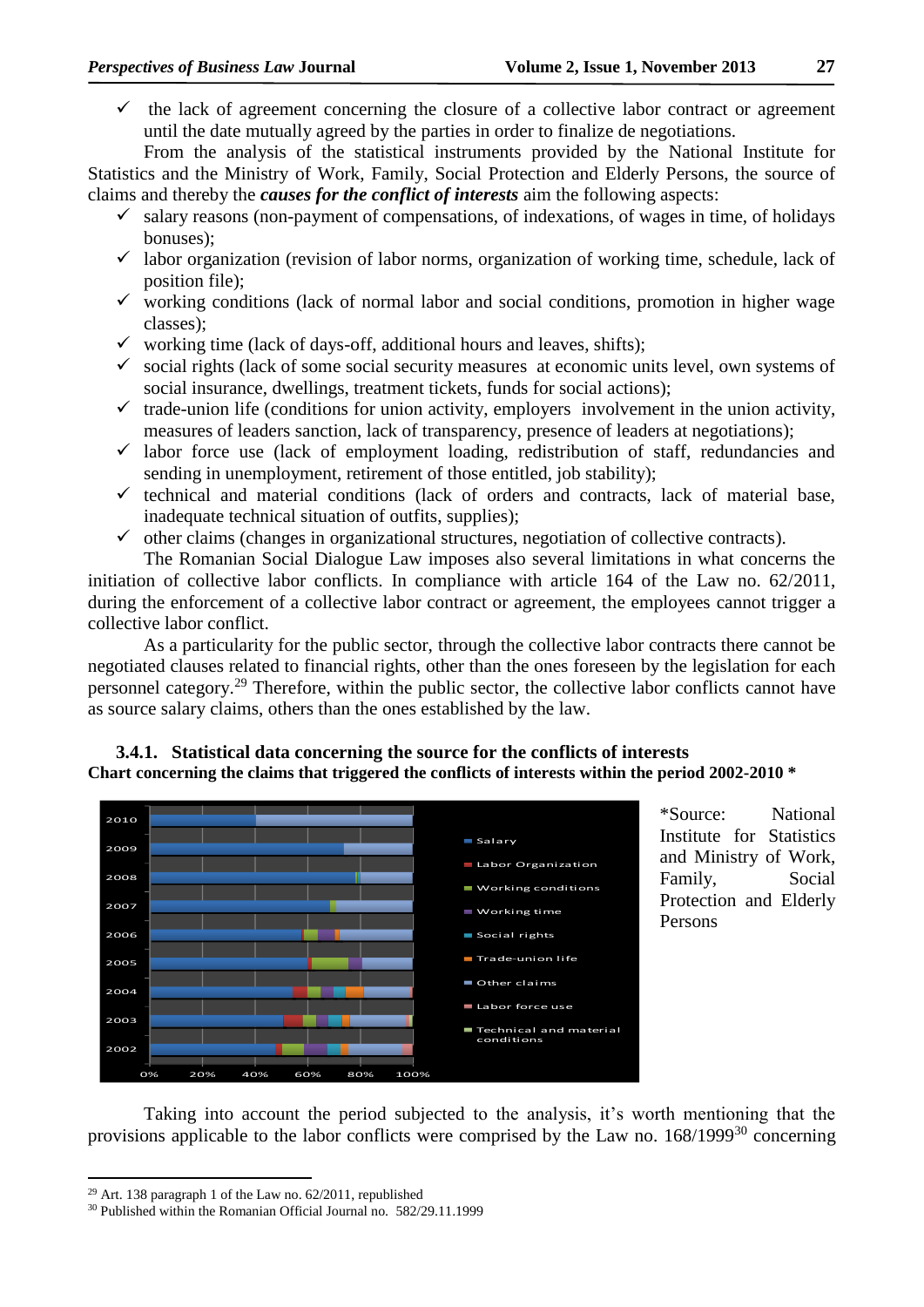the labor conflicts settlement. Thus, in accordance with article 4 of the Law no. 168/1999, the labor conflicts that had as objective the establishment of the working conditions on the occasion of the collective labor contracts' negotiation were conflicts related to the professional, social and economic interests of the employees and they were named conflicts of interests.

The Law no. 168/1999 represented, within the period of time between its approval to coming into force of the Law no.  $53/2003$ -the Labor Code<sup>31</sup>, the only regulation applicable to the domain of labor conflicts' resolution, in compliance with the civil procedure provisions.<sup>32</sup>

Currently, the collective labor conflicts are being exhaustively regulated by the Labor Code, within Title IX, art. 231-232 and in extenso by the Law no. 62/2011 (art. 156-180).

In what concern the renouncement to the distinction operated between the conflict of interest and the conflicts of rights regulated before the approval of the Law no.  $40/2011^{33}$ , for the amendment of the Labor Code and of the Romanian Social Dialogue Law no. 62/2011, within the doctrine there were expressed opinions in accordance with which this represents a fundamental wrong option chosen by the legislator. Only formally there are no longer conflicts of interest; in fact from the analysis of the labor conflicts' definition it's clear that these are precisely conflicts of interests.<sup>34</sup>

## **3.4.2. Statistical data related to strike – extreme manifestation of the conflicts of interests/collective labor conflicts**

The most extreme manifestation of the collective labor conflicts is the strike. With regard to the right of strike, within the doctrine there are opinions supporting the idea that by adding supplementary requirements for declaring strike, the Law no. 62/2011 rendered more difficult the employees' access to exercising the right to strike.<sup>35</sup>

The absence of strikes within the years 2010 and 2011, on a hand could indicate a result of the efficiency of the amiable resolution procedure for the conflicts of interest/collective labor conflicts and on another hand it could suggest a tendency of obtaining the social peace by imposing certain supplementary conditions for participating to strike (supplementary conditions inserted by the Law no. 62/2011).

Even if the Romanian Social Dialogue Law is pretty recent, presently there are taking place activities envisaging setting up the amendment of this law. On  $12<sup>th</sup>$  of October 2012, in response to the Project of Emergency Ordinance for modifying the Romanian Social Dialogue Law no. 62/2011, issued by the national representative trade union confederations and by four syndicate confederations, the European Commission and the International Momentary Found expressed their concern towards the weakening of the procedures foreseen in the present legislation, destined to avoid the strikes' proliferation care.<sup>36</sup>

<sup>&</sup>lt;sup>31</sup> Published within the Romanian Official Journal no. 72/05.02.2003

<sup>32</sup> Monica Gheorghe, *op.cit.,* pp. 70-71

<sup>33</sup> Law no. 40/2011 for the amendment of the Law no. 53/2003 – the Labor Code, published within the Romanian Official Journal, Part I, no. 225/31.03.2011

<sup>34</sup> Alexandru Ţiclea, *op.cit.,* p. 261; Alexandru Athanasiu, *Aspecte teoretice şi practice privind jurisdicţia muncii în lumina Legii nr. 40/2011 şi a Legii nr. 62/2011,* within Alexandru Athanasiu (coordinator), *Modificările Codului muncii şi ale Legii dialogului social,* Universul Juridic Publishing House, Bucharest, 2011, pp. 187-188

<sup>35</sup> Ion Traian Ştefănescu, *op.cit.,* p. 859

<sup>36</sup> http://www.ces.ro/proiect-ordonanta-urgenta-pentru-modificarea-legii-62-2011/ro/84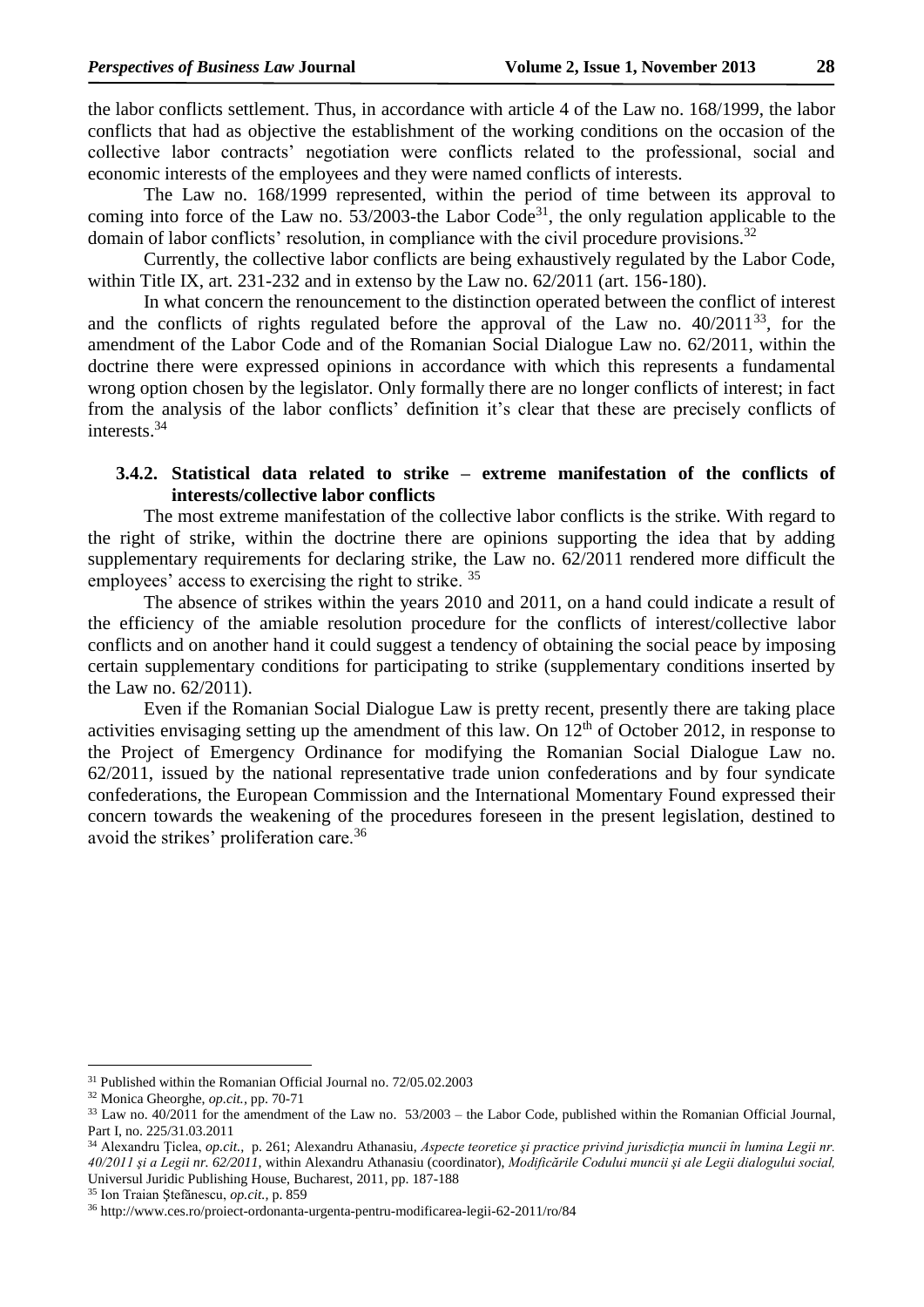# **Chart concerning the total number of strikes within the period of 2002-2011\***



\* Source: National Institute for Statistics and Ministry of Work, Family, Social Protection and Elderly Persons

## **4. The development of the conflict**

#### **4.1.** *Models of conflict development*

One of the models of conflict development is being presented by Kenneth Thomas<sup>37</sup>, which considers that the conflict models describe either the process or the structure of a conflict situation. From the process point of view, the conflict comprises four phases that we are going to develop as it follows.

*The first phase* is the **frustration** which, at its turn, may have several forms of manifestation: negativism, fixation, conversion, replacement, rationalization, compensation, fantasizing, projection.<sup>38</sup>

The fixation involves persevering over one and the same reaction, even if the individual realizes that what he is doing it's not good because he will consider that eventually he will not manage to get out of a vicious circle. The manifestation of a resistance (active or passive) it's called negativism and the projection takes place by defending the individual of him by blaming others. Justifying an unwanted behavior, an undesirable belief or motivation and the consumed energy subsumes to the concept of rationalization.

The frustration may manifest through conversion, aggressive or closed non-verbal language even if the individual doesn't express verbally, or by replacement - redirecting the manifestations, emotions towards other persons than the ones guilty for starting the conflict.

The frustration amplifies through fantasizing, meaning by imagining some reactions of the person involved in the conflict, reactions that actually will never take place.

*The second chronological phase* of the conflict is the **conceptualization**, when the conflict parties try to define the problem, seek means of settlement, to understand the opponent party and that might lead to competition, collaboration, compromise, avoidance and accommodation.

**The behavior** is the third phase within the conflict process and it represents the exteriorization of it.

The last phase proposed by Thomas is represented by the **outputs** and it's materialized in a solution accepted by both parties or by returning to the phase of conceptualization.

Another model concerning the process of conflict development is proposed by Forsyth<sup>39</sup>, a model that involves the following stages: disagreement, confrontation, escalation and settlement.

 $\overline{a}$ 

<sup>37</sup> Cited by Ion-Ovidiu Pânişoară, *op.cit*., p. 149

<sup>38</sup> Fred Luthans, *Organizational Behavior,* McGraw Book Company, 1985, New York, pp. 387-390, cited by Ion-Ovidiu Pânişoară, *op.cit*., pp. 149-150

<sup>39</sup> Ion-Ovidiu Pânişoară, *op.cit*., pp.153-156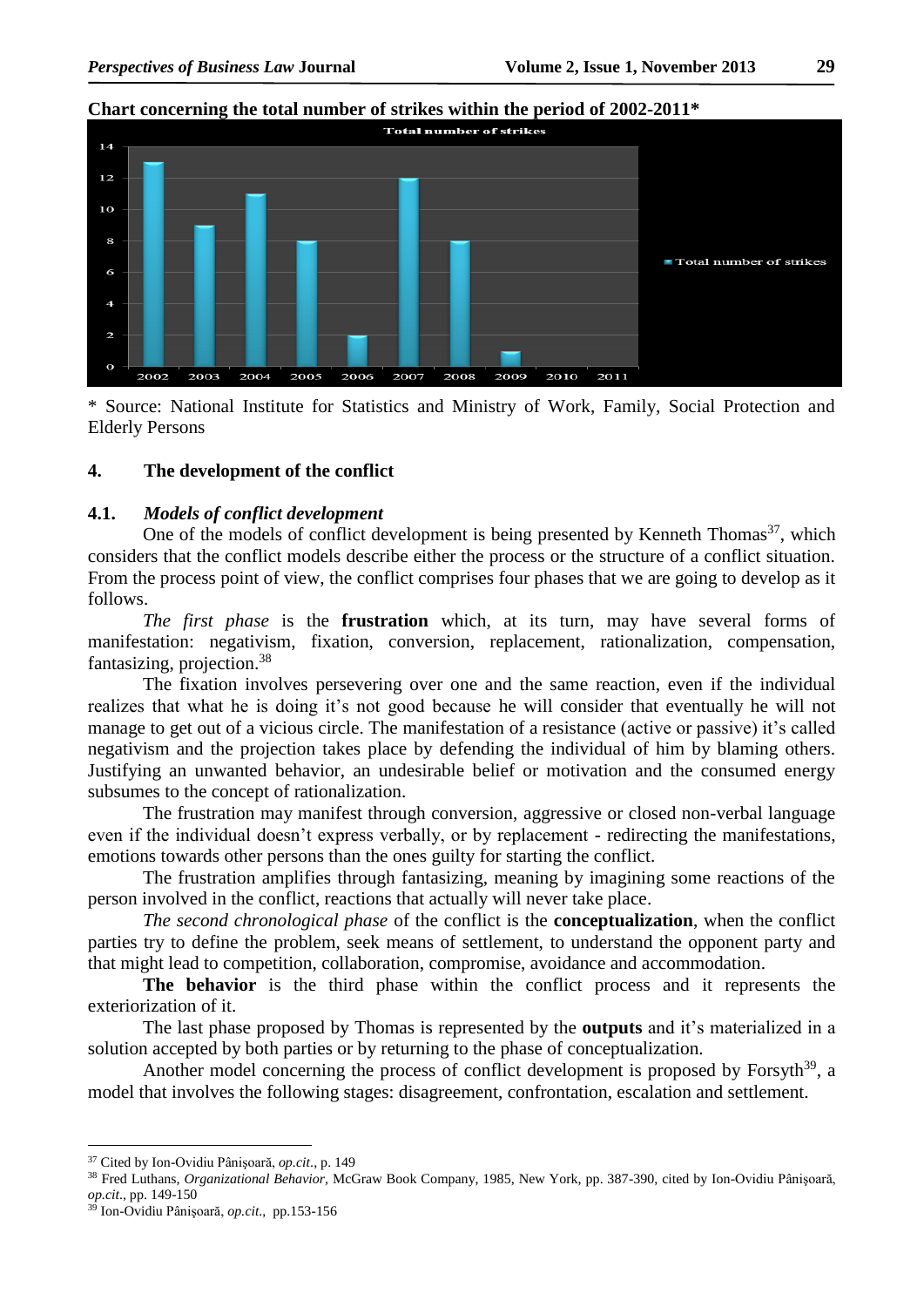**Disagreement** appears because of a misunderstanding or false problem, real or important disagreements for the group, but easily fixable if the group makes minor changes.

**The confrontation** assumes several stages: the obligations intensification, the tension augmentation, forming alliances, establishing partisanship positions, reactions intensification.

The highest phase, the most violent is the **escalation** which can transform in cascade a minor conflict (very small) into a major one by the means of several mechanisms:

- $\checkmark$  stereotypes: categorizing individuals, components, ideas in certain predetermined patterns;
- $\checkmark$  halo effect: the negative assessment of an individual after a first impression;
- $\checkmark$  polarization effect: the tendency of classifying as good and bad, to see only a feature of one person and not the bad parts, but also the good ones;
- $\checkmark$  the defensive: automatic action of rejecting everything that's bad, negative, pejorative about ourselves;
- $\checkmark$  the selective perception: the modality of analyzing one person's actions in accordance with the already formed perception about that person.

The last phase described by this model is the **conflict resolution** by: redrawn, settling, compulsion, compromise, confrontation, mediation or negotiation.

The settling is characteristic for the situation when all parties' satisfaction is wanted, by over evaluating the interpersonal relationships and neglecting the technical aspects.

The redrawn supposes postponement and not assuming the responsibilities and it's characteristic to the low self-esteem persons, that wish to get it over with the conflict, without realizing that this one is not disappearing by itself and but will smolder until a later date.

The compromise is a superficial settlement solution for everybody and it mandatory implies that one of the party to give up his/her principles and convictions and therefore obtaining minimum satisfaction.

The compulsion is used when the results are wanted no matter what the consequences, without carrying about the feelings, needs and expectations of the participants. In this case, usually, the compulsion is reached by abusive use of authority sources.

The confrontation is the solution for definitively solving the conflict and it takes into account both the involved parties relationships and the outcomes.

If a conflict was solved, the involved parties may head off towards cooperation; by contrary, the conflict intensifies by engaging parties or problems that weren't initially involved.

In the field of labor relations, the negotiation, conciliation, mediation and arbitrage are amiable means of resolution for the labor conflicts.

#### **4.2.** *Strategies for solving conflicts*

Solving conflicts supposes identifying the sources of the conflict in order to obtain an outcome that satisfies both parties.

In the presence of some conflicts, in accordance with the characteristics of the factors that lead to triggering the conflict, the goals and parties involved, several strategies may be approached.

**a.** Some authors believe<sup> $40$ </sup> that there are three types of strategies in conflict management, such as: avoidance, adjournment and confrontation (facing the conflict).

Avoiding means acting as if there was no conflict (retreating, denying). This does not mean that the conflict will disappear. The conflict will occur again, maybe under another form, maybe stronger.

Adjourning can be a good strategy to temper a minor conflict, but will not solve the main problems.

Facing the conflict means adopting one of the following strategies: win-lose (the winner will apply intimidation, manipulation, hiding behind rules and regulations, while the loser will feel frustrated and will seek for the right moment to get revenge), lose-lose (means compromise and may become a custom for the parties not to solve their disputes and each of them will get less than

1

<sup>40</sup> Ruxandra Constantinescu-Ştefănel, *op.cit*., pp.72-73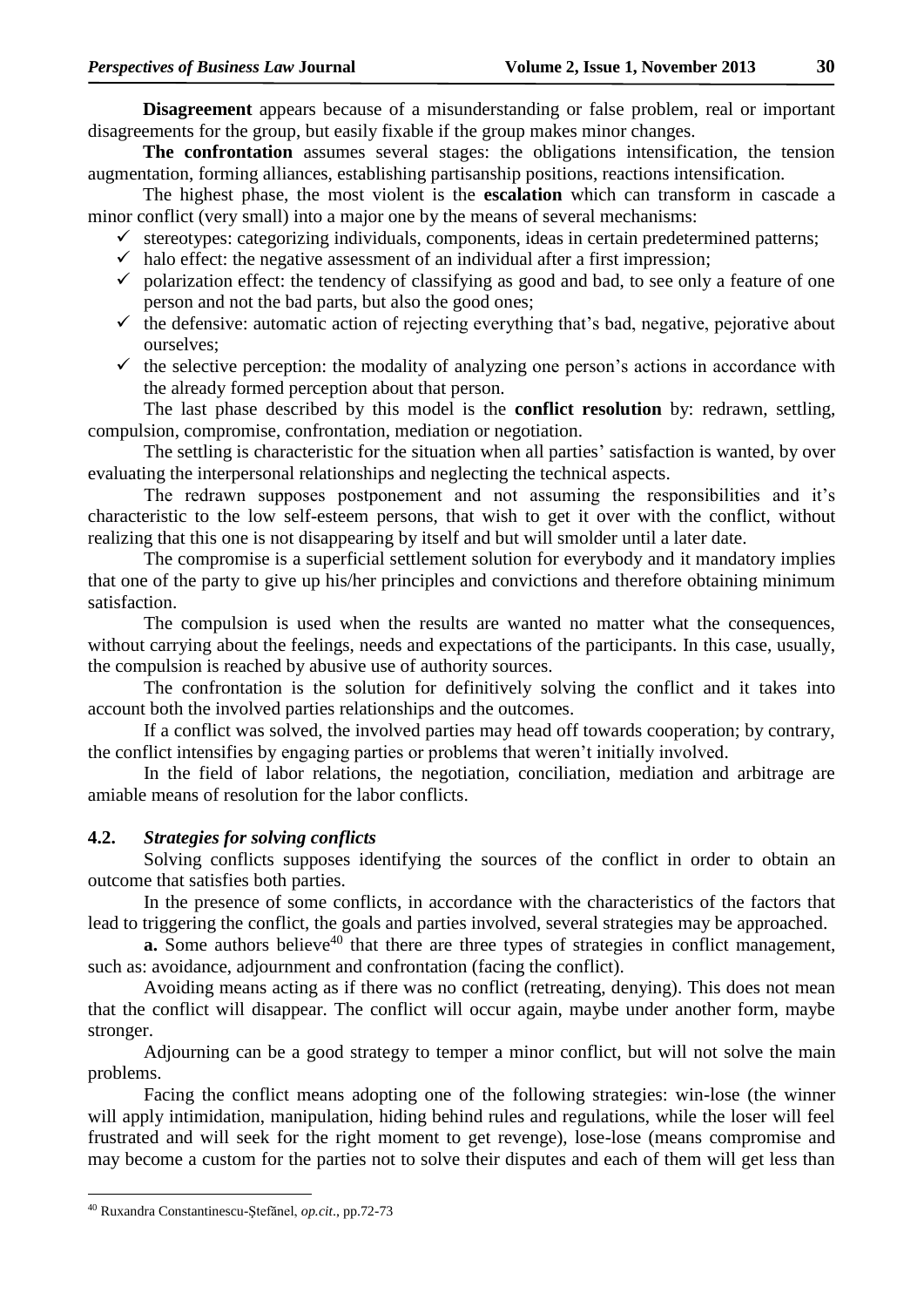what they could have got by working together) or win-win (seems to be the best way of settling a conflict; it may not always be successful, but at least the parties will get to know and understand better each other's objectives, which can eventually result into an agreement).

**b**. In another opinion, it's being considered that sometimes there are necessary some strategies for provoking/stimulating, preventing, reducing and solving the conflict. $41$ 

As already underlined, the conflict can also have positive effects and it can lead to progress, improvement of the personal and professional relations. By provoking certain conflicts, the managers have the opportunity to face their team with several conflicts which they can control and therefore to develop working strategies in case of unproductive conflicts arisen within the organization. 42

The strategies for provoking/stimulating a conflict must be always in close connection with the conflict settlement techniques.

Steers<sup>43</sup> suggests the necessity of the existence in practice of some strategies for the conflict prevention (when this is possible) combined with strategies for reducing the conflict (when the conflict couldn't be prevented).

The strategies for conflict prevention can imply: focusing on objectives, providing stabile, well-structured and accepted tasks, facilitating communication, avoiding the situation win-lose.<sup>44</sup>

The strategies for conflict reduction appear as helpful when a conflict escalated, tending to have a rather negative impact than positive. The strategies for reducing a conflict can assume: involving a person that can influence both parties, identifying some higher objectives that will oblige the parties to work together. <sup>45</sup>

The conflict settlement strategies presume that the involved parties to freely reach to an agreement, after they have evaluated the relevant elements of their relation.<sup>46</sup>

**c.** In order to settle conflicts – through decisions or negotiation - it's important to correctly identify the type of conflict and to assess the means and the difficulties in solving the conflict. The first identification element is the type of objective that led to conflict. The conflict can be solved easier if its nature and problems can be divided into categories and sub-categories that can be separately solved.

Another diagnose factor is the importance of the conflict's stake for each party and the consequences of a possible win or lose. It's important to assess the interdependence degree and the way the conflict settlement will affect each of them. Another element that has to be evaluated is the type of relations between the parties. If the parties are involved in a long term relation that needs to maintain its stability, the parties will be more cooperative in solving the conflict.

The conflict settlement also depends on the type of management and the leader's behavior. Within a more relaxed system, with no rules, the conflict is more difficult to handle than within a unit with a well-structured management, with clear view on the institutional objectives.

When the conflict seems without a solution for the two parties, it's recommended to use a mediator that inspires trust and is accepted by both parties with no reserves. If the conflict is complex, the solution is to treat it and negotiate sequentially each aspect of the conflict in order to obtain a victory through small steps.<sup>47</sup>

#### **5. Conclusions**

The work conflicts, both of personal or professional nature, influence the well-functioning of an institution and can have an impact over the employees' and unit's performance.

<sup>41</sup> Ion-Ovidiu Pânişoară, *op.cit*., pp. 163-167

<sup>42</sup> Ibidem, p. 139

<sup>43</sup> Richard Steers., *op.cit.,* p. 370, cited by Ion-Ovidiu Pânişoară, *op.cit*., p.163

<sup>44</sup> Ion-Ovidiu Pânişoară, *op.cit*., p.163

<sup>45</sup> Ibidem, p. 170

<sup>46</sup> Idem

<sup>47</sup> Viorica Aura Păuş, op.cit., pp. 265-266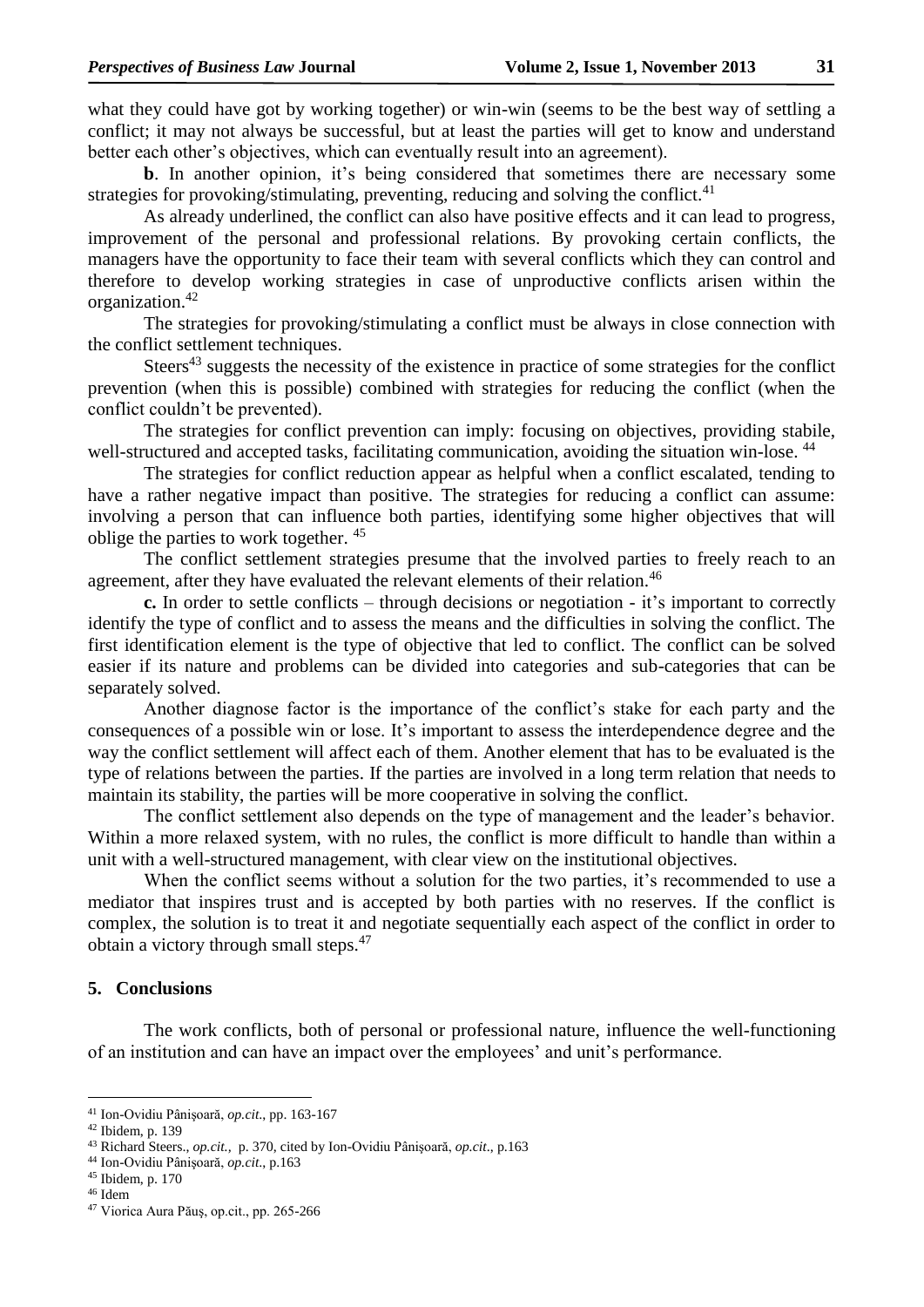The labor conflicts can be efficiently handled through communication and negotiation, by means of a structured and coherent conflict management. A successful conflict management involves identifying the conflict sources, choosing the best strategy for provoking/stimulating, preventing, reducing/solving the conflict in compliance with the characteristics of each conflict.

From the perspective of the labor law regulations, the means of resolution for the collective labor conflicts as set up by the legislator are the negotiation, the conciliation, the mediation and the arbitrage.

In what concerns the individual labor conflicts, the court has the competency to solve them. <sup>48</sup> Nevertheless, nothing stops the parties to find an amiable alternative to solve the conflict.

Within the book "Stresul și suferința la locul de muncă" ("The stress and suffering at work")<sup>49</sup>, the judge Béatrice Brenneur pleads for solving the individual labor conflicts through mediation.

Béatrice Brenneur sustains that the request for summons is mixed as in filigree with a complaint with psychological and human implications, which in order to be presentable in front of the judges, takes a juridical form. Judging the litigation doesn't allow the approach of the human conflict that triggered the juridical dispute.

Moreover, the French judge adds that the scientifically discoveries of the last decades bring us a new vision over life: the one of complexity in movement. If everything else is in motion and the conflict is permanently changing, then the judiciary decision cannot always bring a satisfactory answer. The static aspect of the court decision is alienated from the human conflict's evolution.

#### **Bibliography:**

- 1. Law no. 168/1999, published within the Romanian Official Journal no. 582/29.11.1999;
- 2. Law no. 53/2003 republished within the Romanian Official Journal no. 345/18.05.2011;
- 3. Law no. 62/2011, published within the Romanian Official Journal no. 322/10.05.2011, republished within the Romanian Official Journal no. 625/31.08.2012;
- 4. Law no. 40/2011 for the amendment of the Law no. 53/2003 the Labor Code, published within the Romanian Official Journal, Part I, no. 225/31.03.2011;
- 5. Aiello John, Organizational and personnel psychology, 1998;
- 6. Athanasiu Alexandru, Aspecte teoretice şi practice privind jurisdicţia muncii în lumina Legii nr. 40/2011 şi a Legii nr. 62/2011, within Alexandru Athanasiu (coordonator), Modificările Codului muncii şi ale Legii dialogului social, Universul Juridic Publishing House, Bucharest, 2011;
- 7. Bogáthy Zoltán, Manual de psihologia muncii şi organizaţională, Polirom Publishing House, Iaşi, 2004;
- 8. Brenneur Béatrice, Stresul și suferința la locul de muncă, C.H. Beck Publishing House, Bucharest, 2012;
- 9. Constantinescu-Ştefănel Ruxandra, Negotiation and conflict management, 2nd edition, ASE Publishing House, Bucharest, 2012;
- 10. Doron Roland, Parot Françoise, Dicţionar de psihologie, Humanitas Publishing House, Bucharest, 1991;
- 11. Forsyth Donelson, 1983, An introduction to Group Dynamics, Brooks/Cole Publishing Company, Pacific Grove
- 12. Gamble Teri Kwal, Gamble Michael, Communication Works, McGraw-Hill Publishing House, New York, 1993;
- 13. Gheorghe Monica, Căi amiabile de soluţionare a conflictelor de muncă, Universul Juridic Publishing House, Bucharest, 2010;
- 14. Level Dale, Galle William, Managerial Communication, Bpi Irwin-Homewood, 1988;
- 15. Lewicki Roy, Saunders David, Bruce Barry, Minton John, Essential of Negotiation, McGraw Hill, 2003;
- 16. Luthans Fred, Organizational Behavior, McGraw Book Company, New York, 1985;
- 17. Păuş Viorica Aura, Comunicarea şi resurse umane, Polirom Publishing House, Iaşi, 2006;
- 18. Pânişoară Ion-Ovidiu, Comunicare eficientă, IInd edition, revised and updated, Polirom Publishing House, Iaşi, 2004;
- 19. Schmuck Richard, Schmuck Patricia, Group Processes in the Classroom, Wm.C. Brown Publishers, Dubuque, 1992;
- 20. Stoica-Constantin Ana, Conflictul interpersonal prevenire, rezolvare şi diminuarea efectelor, Polirom Publishing House, Bucharest, 2004;
- 21. Steers Richard, Introduction to Organizational Behavior, Scott Foresman Publishing House, Glenview, 1988;

<sup>48</sup> Art. 208 of the Law no. 62/2011, republished

<sup>49</sup> Béatrice Brenneur, *Stresul şi suferinţa la locul de muncă*, C.H. Beck Publishing House, Bucharest, 2012, p. XVIII